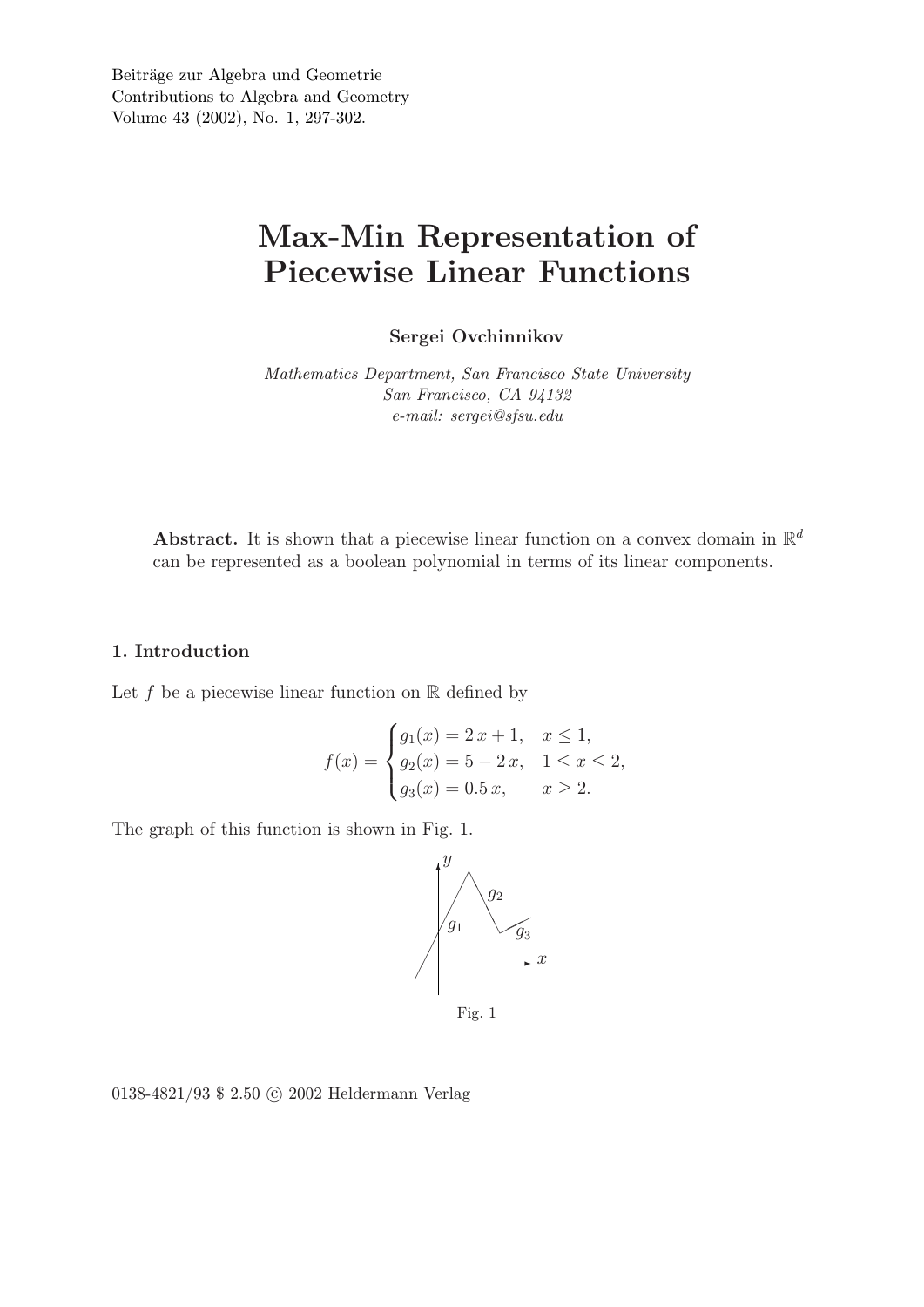This function can be also represented as follows.

$$
f(x) = [g_1(x) \wedge g_2(x)] \vee [g_1(x) \wedge g_3(x)], \quad \forall x \in \mathbb{R}, \tag{1}
$$

where  $\wedge$  and  $\vee$  stand for operations Min and Max, respectively. In other words, f is represented as Max-Min boolean polynomial in variables  $g_1, g_2, g_3$  and the polynomial is written in its disjunctive normal form.

The main goal of the paper is to establish this representation for piecewise linear functions on closed convex domains in  $\mathbb{R}^d$  (Theorem 2.1). We also discuss the optimization problem for this representation.

#### 2. Representation theorem

In the paper, a *closed domain* in  $\mathbb{R}^d$  is the closure of an open set in  $\mathbb{R}^d$  and a *linear function* on  $\mathbb{R}^d$  is a function in the form

$$
h(\boldsymbol{x}) = a_1x_1 + a_2x_2 + \cdots + a_dx_d + b,
$$

where  $\mathbf{x} = (x_1, \dots, x_d)$ . We begin with the following definition.

**Definition 2.1.** Let  $\Gamma$  be a closed convex domain in  $\mathbb{R}^d$ . A function  $f : \Gamma \to \mathbb{R}$  is said to *be piecewise linear if there is a finite family* Q *of closed domains such that* Γ = ∪Q *and* f *is linear on every domain in* Q*. A linear function* g *on* R <sup>d</sup> *which coincides with* f *on some*  $Q \in \mathcal{Q}$  *is said to be a component of f.* 

Clearly, any piecewise linear function on  $\Gamma$  is continuous. The following theorem is the main result of the paper.

**Theorem 2.1.** Let f be a piecewise linear function on  $\Gamma$  and  $\{g_1, \ldots, g_n\}$  be the set of *its distinct components. There exists a family*  $\{S_i\}_{i\in J}$  *of incomparable* (*with respect to*  $\subseteq$ ) *subsets of*  $\{1, \ldots, n\}$  *such that* 

$$
f(\boldsymbol{x}) = \bigvee_{j \in J} \bigwedge_{i \in S_j} g_i(\boldsymbol{x}), \quad \forall \boldsymbol{x} \in \Gamma.
$$
 (2)

Here,  $\vee$  and  $\wedge$  are operations of maximum and minimum, respectively. The expression on the right side in (2) is a disjunctive normal form of a Max-Min polynomial in the variables  $g_i$ .

We begin our proof with a simple geometric observation.

**Lemma 2.1.** Let f be a piecewise linear function on  $[a, b] \subset \mathbb{R}$  and  $\{q_1, \ldots, q_n\}$  be the set *of its components. There exists* k *such that*

$$
g_k(a) \le f(a) \quad and \quad g_k(b) \ge f(b). \tag{3}
$$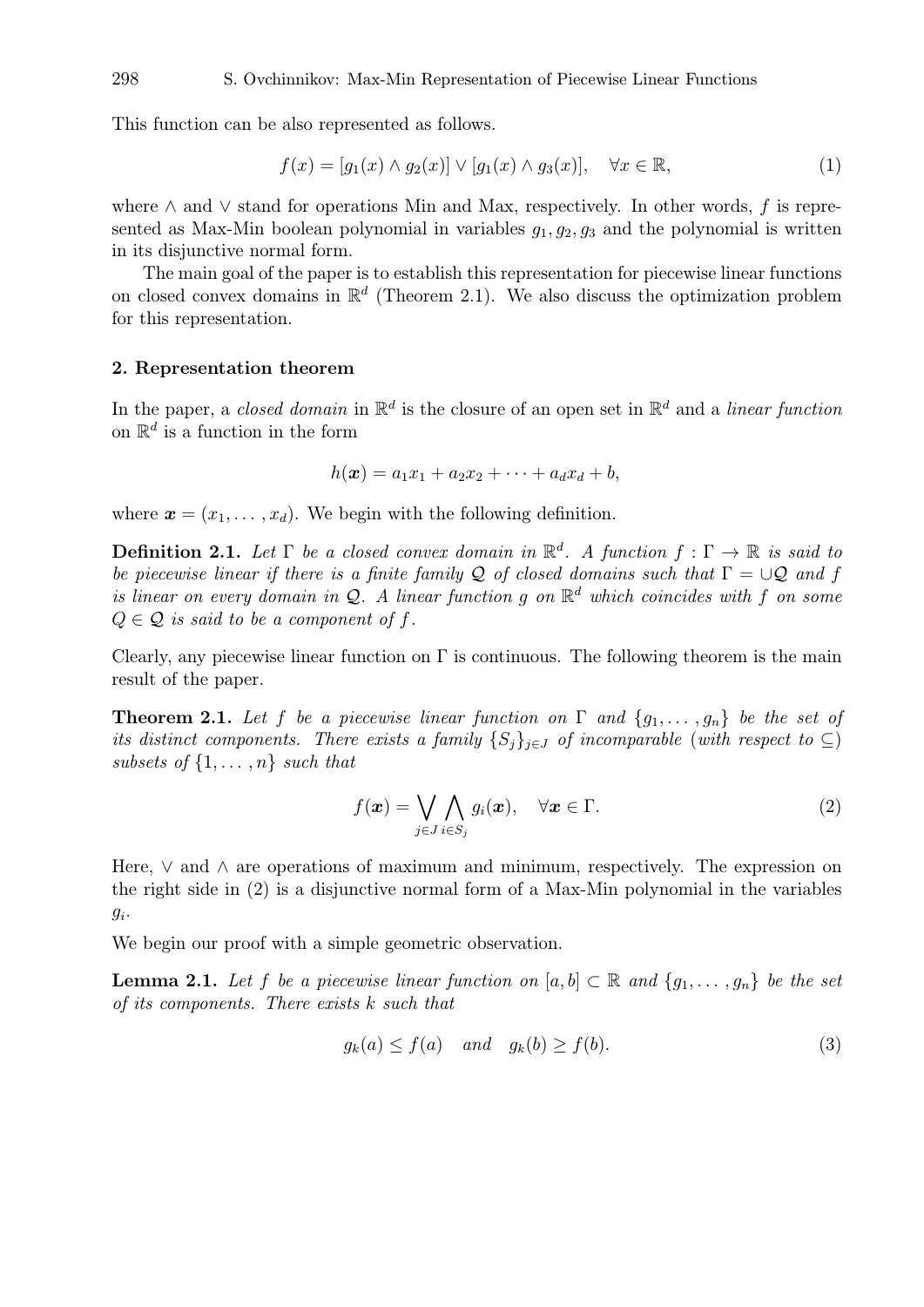*Proof.* Let  $\{\ell_1, \ldots \ell_m\}$  be the set of closed line segments on  $\mathbb{R}^2$  constituting the graph of f. We assume that these line segments are enumerated in the direction from a to b. Let  $g_{n(i)}$  be the component defining  $\ell_i$ , and let m be the slope of the line segment  $[(a, f(a)), (b, f(b))]$ . If the slope of  $g_{n(1)}$  (resp.  $g_{n(m)}$ ) is greater than or equal to m, then  $g_{n(1)}$  (resp.  $g_{n(m)}$ ) satisfies conditions (3). It remains to consider the case when the slopes of  $g_{n(1)}$  and  $g_{n(m)}$  are smaller than  $m$  (see Fig. 2).





Clearly, there is  $\ell_p$  with the slope greater than m that intersects the line segment  $[(a, f(a)), (b, f(b))]$ . Then  $g_{n(p)}$  satisfies conditions (3).  $\Box$ 

The statement of the next lemma follows immediately from Lemma 2.1.

**Lemma 2.2.** Let f be a piecewise linear function on  $\Gamma$  and  $\{g_1, \ldots, g_n\}$  be the set of its *components. For given points*  $a, b \in \Gamma$ , there is k such that

$$
g_k(\mathbf{a}) \le f(\mathbf{a}) \quad and \quad g_k(\mathbf{b}) \ge f(\mathbf{b}).
$$
 (4)

*Proof.* Consider the restriction of f to  $[a, b]$  and apply Lemma 2.1.  $\Box$ 

Now we proceed with the proof of Theorem 2.1.

*Proof.* For a given  $a \in \Gamma$ , let us define

$$
S_{\mathbf{a}} = \{i \in \{1, \ldots, n\} : g_i(\mathbf{a}) \ge f(\mathbf{a})\}
$$
\n<sup>(5)</sup>

and

$$
F_{\boldsymbol{a}}(\boldsymbol{x}) = \bigwedge_{i \in S_{\boldsymbol{a}}} g_i(\boldsymbol{x}).
$$

Clearly,  $F_{\boldsymbol{a}}(\boldsymbol{a}) = f(\boldsymbol{a})$ . By Lemma 2.2, for any  $\boldsymbol{b} \in \Gamma$ ,

$$
F_{\boldsymbol{b}}(\boldsymbol{a}) = \bigwedge_{i \in S_{\boldsymbol{b}}} g_i(\boldsymbol{a}) \leq f(\boldsymbol{a}).
$$

Hence,

$$
f(\boldsymbol{x}) = \bigvee_{\boldsymbol{a} \in \Gamma} \bigwedge_{i \in S_{\boldsymbol{a}}} g_i(\boldsymbol{x}), \quad \forall \boldsymbol{x} \in \Gamma.
$$
 (6)

Let  $\{S_j\}_{j\in J}$  be the family of distinct minimal elements (with respect to  $\subseteq$ ) in the family  ${S_a}_{a \in \Gamma}$ . Clearly, (6) implies (2).  $\Box$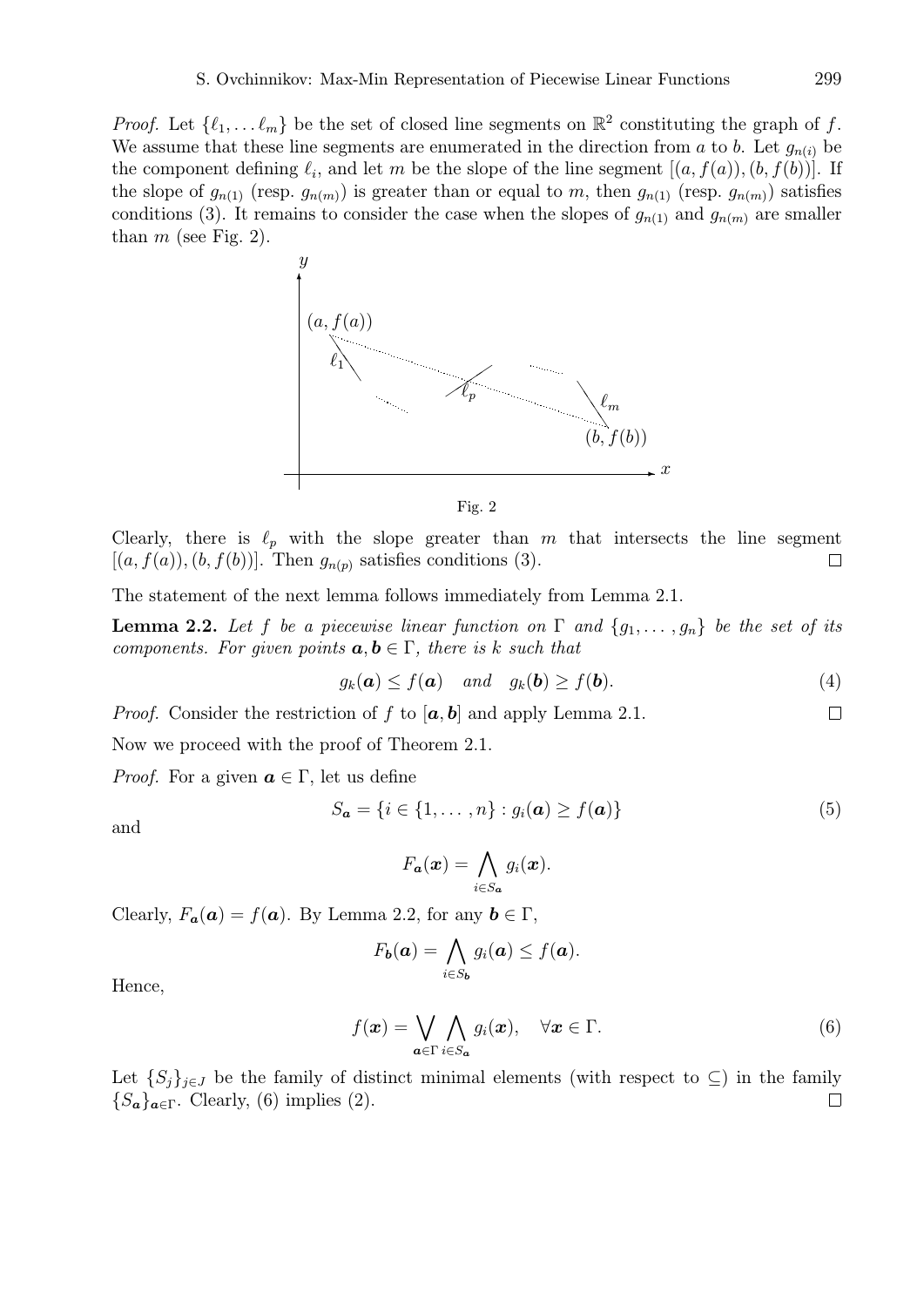Corollary 2.1. *Let* Γ *be a star-shape domain in* R d *such that its boundary* ∂Γ *is a polyhedral complex. Let* f *be a function on* ∂Γ *such that its restriction to each* (d − 1)*-dimensional polyhedron in* ∂Γ *is a linear function on it. Then* f *admits representation* (2)*.*

*Proof.* Let **a** be a central point in  $\Gamma$ . For  $\mathbf{x} \in \mathbb{R}^d$ ,  $\mathbf{x} \neq \mathbf{a}$ , let  $\tilde{\mathbf{x}}$  be the unique intersection point of the ray from  $\boldsymbol{a}$  through  $\boldsymbol{x}$  with  $\partial \Gamma$ . We define

$$
\tilde{f}(\boldsymbol{x}) = \begin{cases} \frac{\|\boldsymbol{x} - \boldsymbol{a}\|}{\|\tilde{\boldsymbol{x}} - \boldsymbol{a}\|} f(\tilde{\boldsymbol{x}}) & \text{for } \boldsymbol{x} \neq \boldsymbol{a}, \\ 0 & \text{for } \boldsymbol{x} = \boldsymbol{a}. \end{cases}
$$

Clearly,  $\tilde{f}$  is a piecewise linear function on  $\mathbb{R}^d$  and  $\tilde{f}|_{\partial\Gamma} = f$ . Thus f admits representation (2).  $\Box$ 

Formula (2) is not very effective in the sense that the same component can appear in different 'monomials' in  $(2)$ . For instance,  $g_2$  appears twice in  $(1)$ . On the other hand,  $(1)$  can be written in the form

$$
f(x) = g_1(x) \land [g_2(x) \lor g_3(x)], \quad \forall x \in \mathbb{R},
$$

where each component appears only once. Note that this representation is not in the disjunctive normal form. By modifying the technique presented in [2], one can show that in one-dimensional case any piecewise linear function admits a boolean representation in which each component appears in the formula exactly once. An example in [2] shows that it is not true in higher dimensions.

The reviewer of the paper suggested a more effective boolean representation in the disjunctive normal form than that given by (2). In what follows, we describe this construction. The proof uses only a minor modification of the techniques used in the proof of Theorem 2.1 and is omitted.

Let  $\mathcal H$  be the set of all hyperplanes that are nonempty solution sets of the equations in the form  $g_i(\mathbf{x}) = g_i(\mathbf{x})$  for  $i < j$  and have nonempty intersections with the interior int(Γ) of Γ. We consider  $H$  as a hyperplane arrangement [1] and denote  $T$  the family of nonempty intersections of the regions of  $\mathcal H$  with int(Γ). We use the same name 'region' for elements of  $\mathcal T$ . It is easy to see that the components  $g_i$  are linearly ordered over any region in  $\mathcal T$  and that for any  $P \in \mathcal{T}$ ,  $\mathbf{a}, \mathbf{b} \in P$  implies  $S_{\mathbf{a}} = S_{\mathbf{b}}$  (see (5)).

Consider now the pairs  $(g_i, g_j)$  for  $i < j$  that satisfy the following conditions:

(i) There are adjacent regions  $P, Q \in \mathcal{T}$  such that  $g_i(\mathbf{x}) = f(\mathbf{x})$  on P and  $g_i(\mathbf{x}) = f(\mathbf{x})$ on Q.

(ii) 
$$
f(\mathbf{x}) = g_i(\mathbf{x}) \vee g_j(\mathbf{x})
$$
 on  $P \cup Q$ .

Let  $\mathcal{H}'$  be the hyperplane arrangement defined by these pairs. We may assume that  $\mathcal{H}'$  is nonempty. (Otherwise,  $f$  is a concave function and we have a trivial representation.) We denote  $\mathcal{T}'$  the set of regions in  $\Gamma$  defined by  $\mathcal{H}'$  and define  $S_P = \{i \in \{1, \ldots, n\} : g_i(\bm{x}) \geq 0\}$  $f(x), x \in P$ ,  $P \in T'$ . The sets  $S_P$  are incomparable and define the following representation

$$
f(\boldsymbol{x}) = \bigvee_{P \in \mathcal{T}'} \bigwedge_{i \in S_P} g_i(\boldsymbol{x}), \quad \forall \boldsymbol{x} \in \Gamma.
$$

Since  $S_P \subseteq S_a$  for  $a \in P$ , the above formula, in general, is more effective than (2).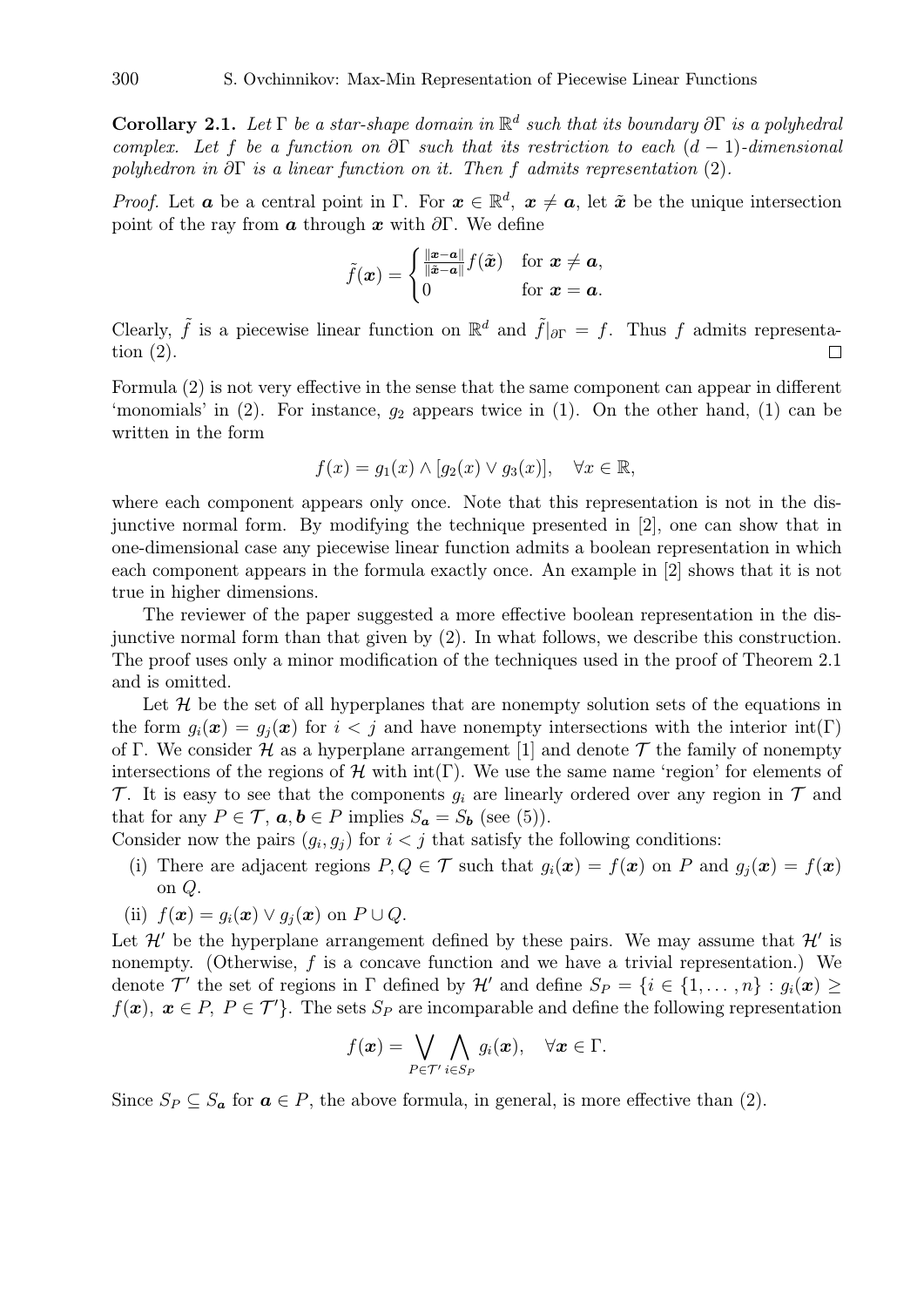#### 3. Concluding remarks

1. The statement of Theorem 2.1 also holds for piecewise linear functions from  $\Gamma$  to  $\mathbb{R}^m$ . Namely, let  $f: \Gamma \to \mathbb{R}^m$  be a piecewise linear function and  $\{g_1, \ldots, g_n\}$  be the set of its distinct components. We denote

$$
f = (f_1, ..., f_m)
$$
 and  $g_k = (g_1^{(k)}, ..., g_m^{(k)})$ , for  $1 \le k \le n$ .

There exists a family  $\{S_j^k\}_{j\in J, 1\leq k\leq n}$  of subsets of  $\{1, \ldots, n\}$  such that

$$
f_k(\boldsymbol{x}) = \bigvee_{j \in J} \bigwedge_{i \in S_j^k} g_i^{(k)}(\boldsymbol{x}), \quad \forall \boldsymbol{x} \in \Gamma, \ 1 \leq k \leq m.
$$

The converse is also true.

2. The convexity of  $\Gamma$  is an essential assumption. Consider, for instance, the domain  $\Gamma = \{(x_1, x_2) \in \mathbb{R}^2 : x_2 \leq |x_1| \}$  and define

$$
f(\boldsymbol{x}) = \begin{cases} x_2 & \text{for min}\{x_1, x_2\} \ge 0, \\ 0 & \text{otherwise,} \end{cases}
$$

where  $\mathbf{x} = (x_1, x_2)$ . This piecewise linear function has two components,  $g_1(\mathbf{x}) = x_2$  and  $g_2(\mathbf{x}) = 0$ , but is not representable in the form (2).

3. Likewise, (2) is not true for piecewise polynomial functions as the following example (due to B. Sturmfels) illustrates. Let  $\Gamma = \mathbb{R}^1$ . We define

$$
f(x) = \begin{cases} 0 & \text{for } x \le 0, \\ x^2 & \text{for } x > 0. \end{cases}
$$

- 4. It follows from Theorem 2.1 that any piecewise linear function on a closed convex domain in  $\mathbb{R}^d$  can be extended to a piecewise linear function on the entire space  $\mathbb{R}^d$ .
- 5. By using the techniques presented in the paper, a representation theorem can be established for smooth functions on closed domains in  $\mathbb{R}^d$  [3]. In this case, the role of components is played by tangent hyperplanes.

Acknowledgments. The author thanks S. Gelfand, O. Musin, B. Sturmfels, and G. Ziegler for helpful discussions on the earlier versions of the paper. He is especially grateful to the anonymous referee for constructive suggestions. This work was partly supported by NSF grant SES–9986269 to J.-Cl. Falmagne at University of California, Irvine.

### References

[1] Björner, A.; Las Vergnas, M.; Sturmfels, B.; White, N.; Ziegler, G. M.: *Oriented Matroids*. Second Edition, Encyclopedia of Mathematics, Vol. 46, Cambridge University Press 1999. [Zbl 0944.52006](http://www.emis.de/MATH-item?0944.52006)